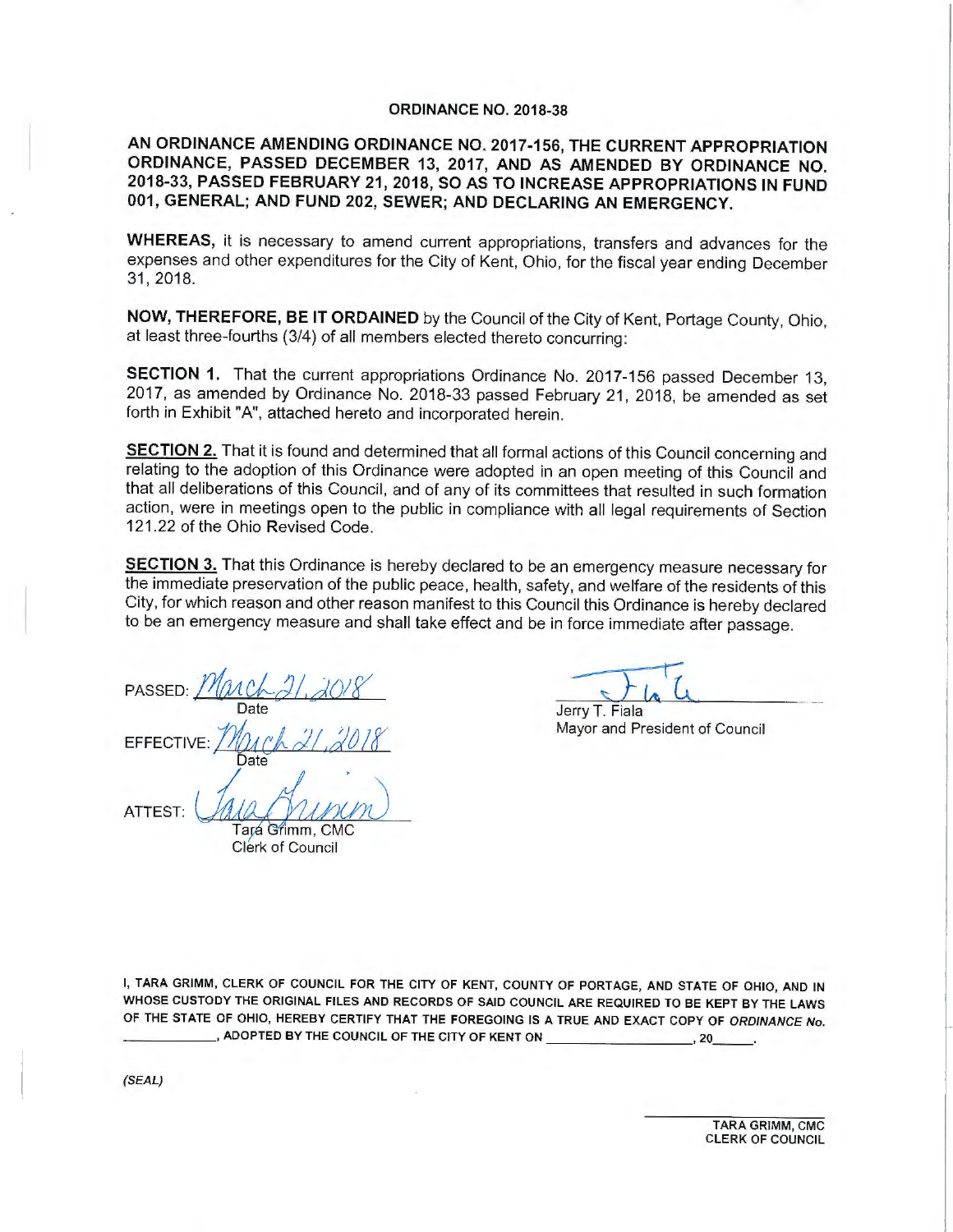|                                                           | Personnel &     | Other than<br>Personnel |                | <b>Reservel</b> |                    | Fund &<br><b>Department</b> |
|-----------------------------------------------------------|-----------------|-------------------------|----------------|-----------------|--------------------|-----------------------------|
| Fund - Department/Division                                | <u>Benefits</u> | & Benefits              | <b>Capital</b> | Debt Service    | <b>Contingency</b> | <b>Total</b>                |
| General Fund (001)                                        |                 |                         |                |                 |                    |                             |
| City Council                                              | \$154,230       | \$33,133                |                |                 |                    | \$187,363                   |
| Mayor                                                     | \$7,760         | \$6,300                 |                |                 |                    | \$14,060                    |
| <b>Community Support</b>                                  |                 | \$84,500                |                |                 |                    | \$84,500                    |
| City Manager                                              | \$300,120       | \$62,133                |                |                 |                    | \$362,253                   |
| New City Hall Facility                                    |                 | \$0                     | \$300,000      |                 |                    | \$300,000                   |
| Information Technology                                    | \$76,458        | \$128,980               |                |                 |                    | \$205,438                   |
| Urban Renewal                                             |                 | \$52,300                |                |                 |                    | \$52,300                    |
| Human Resources                                           | \$58,980        | \$18,318                |                |                 |                    | \$77,298                    |
| Civil Service                                             | \$29,381        | \$38,383                |                |                 |                    | \$67,764                    |
| Law                                                       | \$348,834       | \$154,495               |                |                 |                    | \$503,329                   |
| <b>Budget &amp; Finance</b>                               | \$174,475       | \$138,085               |                |                 |                    | \$312,560                   |
|                                                           | \$549,772       | \$251,520               |                |                 |                    | \$801,292                   |
| <b>Community Development</b>                              |                 | \$0                     |                |                 |                    | \$0                         |
| <b>CHIP Grant</b>                                         |                 |                         |                |                 |                    | \$188,547                   |
| Economic Development                                      | \$113,707       | \$74,840                |                |                 |                    | \$599,589                   |
| Health                                                    | \$436,531       | \$163,058               |                |                 |                    | \$62,000                    |
| Public Parking                                            |                 | \$62,000                |                |                 |                    | \$60,000                    |
| Main Street Program                                       |                 | \$60,000                |                |                 |                    |                             |
| Service Administration                                    | \$69,169        | \$443,688               |                |                 |                    | \$512,877                   |
| Shade Tree                                                |                 | \$79,670                | \$10,000       |                 |                    | \$89,670                    |
| <b>Adjunct Facilities</b>                                 |                 | \$1,770                 |                |                 |                    | \$1,770                     |
| <b>Building</b>                                           | \$292,955       | \$62,972                |                |                 |                    | \$355,927                   |
| Land banking                                              |                 | \$35,000                |                |                 |                    | \$35,000                    |
| Engineering                                               | \$222,546       | \$105,042               |                |                 |                    | \$327,588                   |
| Miscellaneous & Sundry                                    |                 | \$326,250               |                |                 |                    | \$328,250                   |
| Contingency                                               |                 |                         |                |                 | \$100,000          | \$100,000                   |
| Fund Total                                                | \$2,834,938     | \$2,384,437             | \$310,000      | \$0             | \$100,000          | \$5,629,375                 |
| West Side Fire (101)                                      |                 |                         |                |                 |                    |                             |
| Fire                                                      | \$256,301       | \$27,827                |                |                 |                    | \$284,128                   |
| Fund Total                                                | \$256,301       | \$27,827                | \$0            | \$0             | \$0                | \$284,128                   |
|                                                           |                 |                         |                |                 |                    |                             |
| <b>Street Construction Maintenance &amp; Repair (102)</b> | \$1,105,077     | \$1,059,131             |                |                 |                    | \$2,164,208                 |
| Service                                                   |                 |                         |                |                 | \$25,000           | \$25,000                    |
| Contingency                                               |                 |                         | \$0            | \$0             | \$25,000           | \$2,189,208                 |
| Fund Total                                                | \$1,105,077     | \$1,059,131             |                |                 |                    |                             |
| State Highway (103)                                       |                 |                         |                |                 |                    |                             |
| Service                                                   |                 | \$70,000                |                |                 |                    | \$70,000                    |
|                                                           | \$0             | \$70,000                | \$0            | \$0             | \$0                | \$70,000                    |
| Fund Total                                                |                 |                         |                |                 |                    |                             |
| Recreation (106)                                          |                 |                         |                |                 |                    |                             |
| Parks & Recreation                                        | \$1,353,255     | \$663.644               | \$135,000      |                 |                    | \$2,151,899                 |
| Fund Total                                                | \$1,353,255     | \$663,644               | \$135,000      | \$0             | \$0                | \$2,151,899                 |
|                                                           |                 |                         |                |                 |                    |                             |
| Food Service (107)<br>Health                              | \$93,439        | \$8,000                 |                |                 |                    | \$101,439                   |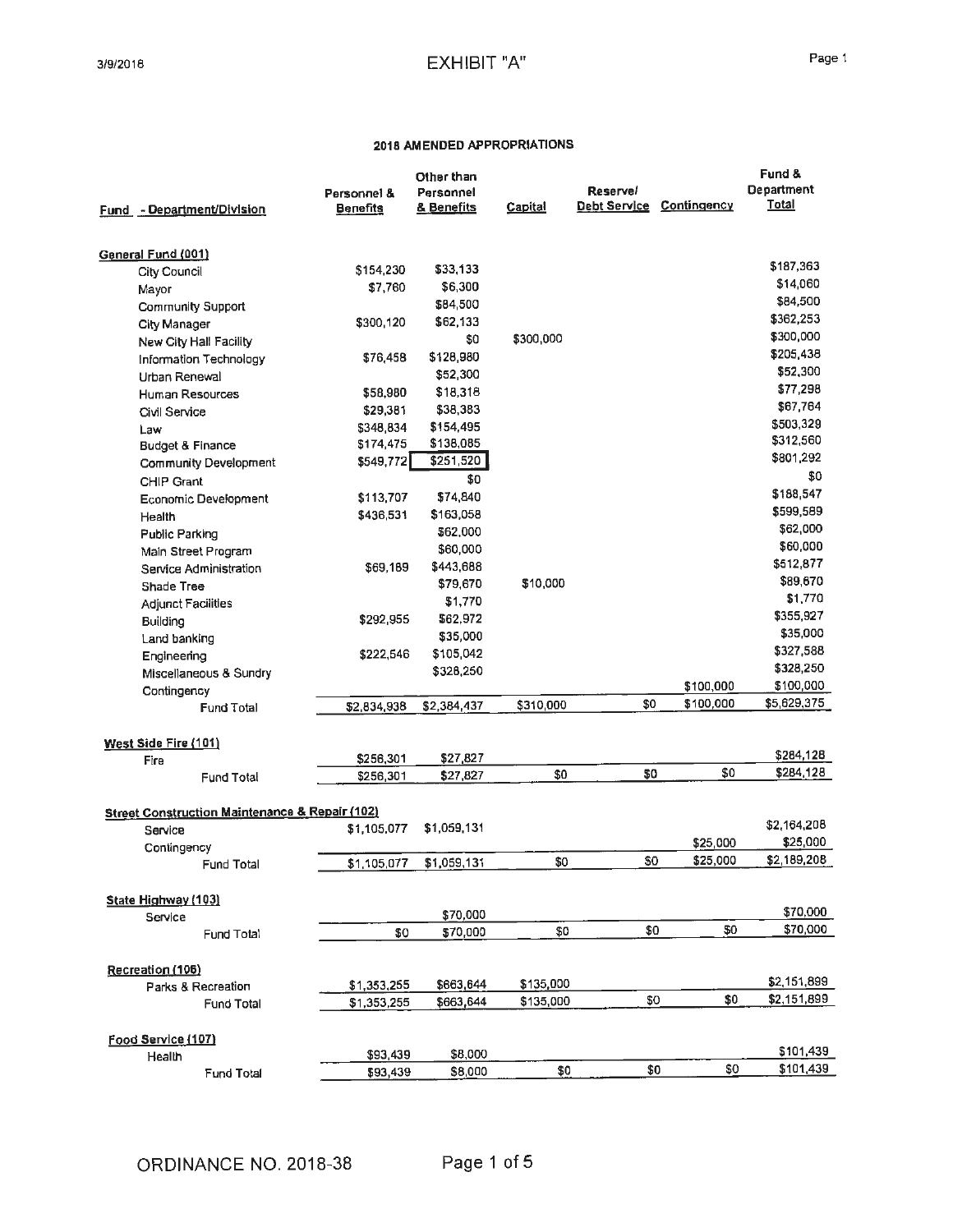| Fund - Department/Division                     | Personnel &<br><b>Benefits</b> | Other than<br>Personnel<br>& Benefits | Capital     | <b>Reservel</b><br><b>Debt Service</b> | Contingency | Fund &<br>Department<br><b>Total</b> |
|------------------------------------------------|--------------------------------|---------------------------------------|-------------|----------------------------------------|-------------|--------------------------------------|
| Income Tax (116)                               |                                |                                       |             |                                        |             |                                      |
| Budget/Finance/IncTaxAdmin                     | \$255,764                      | \$502,183                             |             |                                        |             | \$757,947                            |
| Managed Reserve<br>Fund Total                  |                                |                                       | \$0         | \$25,540                               | \$0         | \$25,540                             |
|                                                | \$255,764                      | \$502,183                             |             | \$25,540                               |             | \$783,487                            |
| <b>Revolving Housing (120)</b>                 |                                |                                       |             |                                        |             |                                      |
| Health                                         | \$146,333                      | \$10,500                              |             |                                        |             | \$156,833                            |
| Fund Total                                     | \$146,333                      | \$10,500                              | \$0         | \$0                                    | \$0         | \$156,833                            |
| State & Local Forfeits (121)                   |                                |                                       |             |                                        |             |                                      |
| Police                                         |                                | \$2,000                               |             |                                        |             | \$2,000                              |
| <b>Fund Total</b>                              | \$0                            | \$2,000                               | \$0         | \$0                                    | \$0         | \$2,000                              |
| Drug Law Enforcement (122)                     |                                |                                       |             |                                        |             |                                      |
| Police                                         |                                | \$12,000                              |             |                                        |             | \$12,000                             |
| Fund Total                                     | \$0                            | \$12,000                              | \$0         | \$0                                    | \$0         | \$12,000                             |
| <b>Enforcement &amp; Education (123)</b>       |                                |                                       |             |                                        |             |                                      |
| Police                                         |                                | \$6,000                               |             |                                        |             | \$6,000                              |
| Fund Total                                     | \$0                            | \$6,000                               | \$0         | \$0                                    | \$0         | \$6,000                              |
| Income Tax Safety (124)                        |                                |                                       |             |                                        |             |                                      |
| Police                                         | \$6,603,345                    | \$584,200                             |             |                                        |             | \$7,187,545                          |
| Fund Total                                     | \$6,603,345                    | \$584,200                             | \$0         | \$0                                    | \$0         | \$7,187,545                          |
| <b>Law Enforcement Trust (125)</b>             |                                |                                       |             |                                        |             |                                      |
| Police                                         |                                | \$1,000                               |             |                                        |             | \$1,000                              |
| Fund Total                                     | \$0                            | \$1,000                               | \$0         | \$0                                    | \$0         | \$1,000                              |
| <b>Community Development Block Grant (126)</b> |                                |                                       |             |                                        |             |                                      |
| Community Development                          | \$22,625                       | \$193,150                             | \$120,000   |                                        |             | \$335,775                            |
| <b>Fund Total</b>                              | \$22.625                       | \$193,150                             | \$120,000   | \$0                                    | \$0         | \$335,775                            |
| Fire & E.M.S. (128)                            |                                |                                       |             |                                        |             |                                      |
| Fire                                           | \$4,479,301                    | \$465,719                             | \$1,367,000 |                                        |             | \$6,312,020                          |
| Fund Total                                     | \$4,479,301                    | \$465,719                             | \$1,367,000 | \$0                                    | \$0         | \$6,312,020                          |
| <b>Wireless 911 (129)</b>                      |                                |                                       |             |                                        |             |                                      |
| Safety                                         |                                | \$0                                   |             |                                        |             | 80                                   |
| Fund Total                                     | \$0                            | \$0                                   | \$0         | \$0                                    | \$0         | \$0                                  |
| <b>Swimming Pool Inspections (130)</b>         |                                |                                       |             |                                        |             |                                      |
| Health                                         | \$7,783                        | \$500                                 |             |                                        |             | \$8,283                              |
| Fund Total                                     | \$7,783                        | \$500                                 | \$0         | \$0                                    | \$0         | \$8,283                              |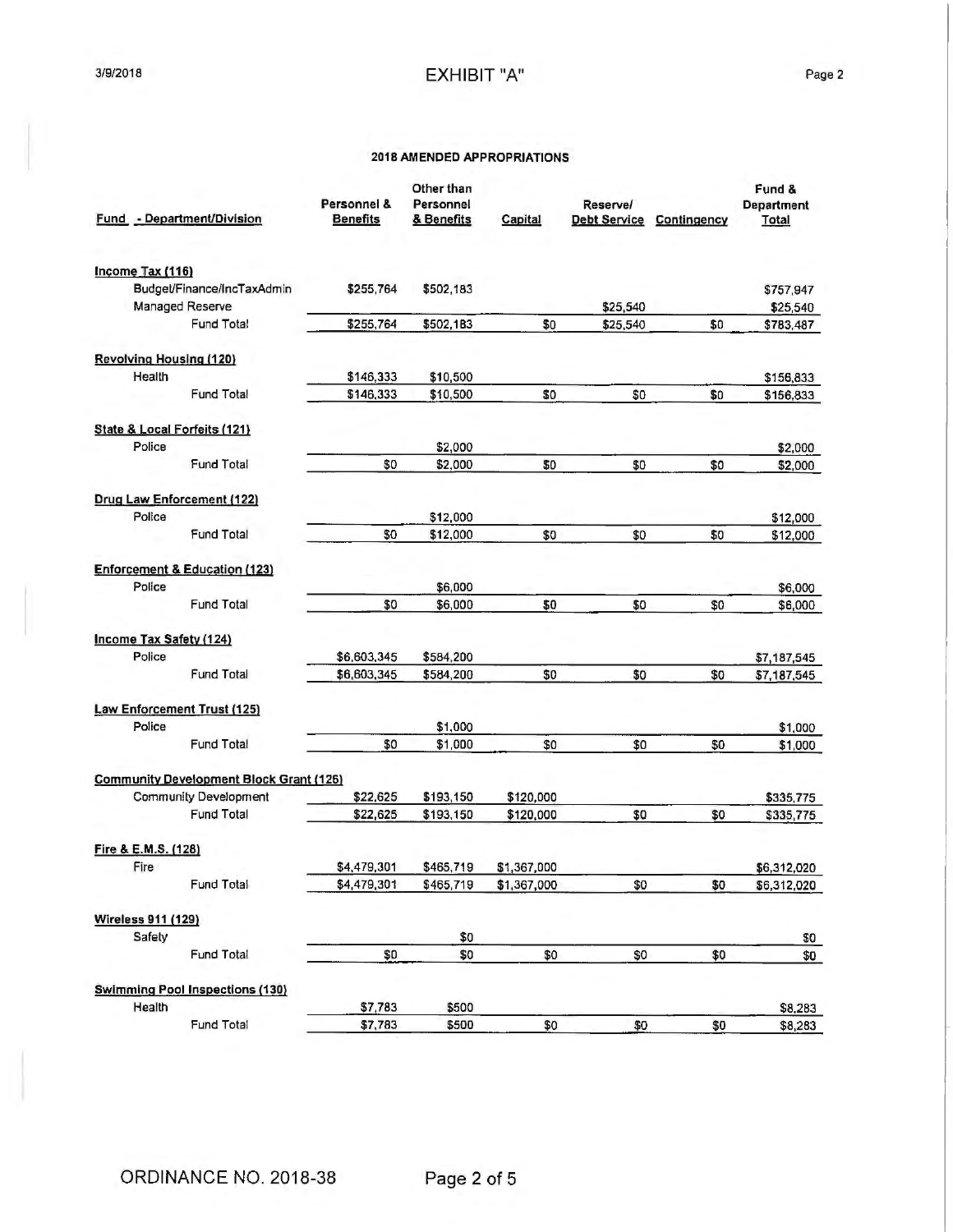|                    | Fund - Department/Division                       | Personnel &<br>Benefits | Other than<br>Personnel<br>& Benefits | Capital     | Reserve/<br><b>Debt Service</b> | Contingency | Fund &<br>Department<br><b>Total</b> |
|--------------------|--------------------------------------------------|-------------------------|---------------------------------------|-------------|---------------------------------|-------------|--------------------------------------|
|                    | Police Pension (132)                             |                         |                                       |             |                                 |             |                                      |
|                    | Police                                           | \$110,000               |                                       |             |                                 |             | \$110,000                            |
|                    | Fund Total                                       | \$110,000               | \$0                                   | \$0         | \$0                             | \$0         | \$110,000                            |
|                    | Fire Pension (133)                               |                         |                                       |             |                                 |             |                                      |
|                    | Fire                                             | \$110,000               |                                       |             |                                 |             | \$110,000                            |
|                    | Fund Total                                       | \$110,000               | \$0                                   | \$0         | \$0                             | \$0         | \$110,000                            |
|                    | <b>UDAG / EDA-RLF (134)</b>                      |                         |                                       |             |                                 |             |                                      |
|                    | City Manager/C.D.                                |                         | \$50,000                              |             |                                 |             | \$50,000                             |
|                    | Fund Total                                       | \$0                     | \$50,000                              | \$0         | \$0                             | \$0         | \$50,000                             |
| <b>Water (201)</b> |                                                  |                         |                                       |             |                                 |             |                                      |
|                    | Service                                          | \$1,690,883             | \$826,855                             | \$479,500   |                                 |             | \$2,997,238                          |
|                    | Service (Capital Facilities)                     |                         |                                       | \$1,938,609 |                                 |             | \$1,938,609                          |
|                    | Admin. Support                                   | \$523,382               | \$37,736                              | \$14,000    |                                 |             | \$575,118                            |
|                    | Budget & Finance (Debt)                          |                         |                                       |             | \$54,608                        |             | \$54,608                             |
|                    | Contingency                                      |                         |                                       |             |                                 | \$50,000    | \$50,000                             |
|                    | Fund Total                                       | \$2,214,265             | \$864,591                             | \$2,432,109 | \$54,608                        | \$50,000    | \$5,615,573                          |
|                    | <b>Sewer (202)</b>                               |                         |                                       |             |                                 |             |                                      |
|                    | Service                                          | \$1,909,922             | \$903,384                             | \$490,442   |                                 |             | \$3,303,748                          |
|                    | Service (Capital Facilities)                     |                         |                                       | \$2,856,508 |                                 |             | \$2,856,508                          |
|                    | Admin. Support                                   | \$574,813               | \$40,037                              | \$14,000    |                                 |             | \$628,850                            |
|                    | Budget & Finance (Debt)                          |                         |                                       |             | \$684,208                       |             | \$684,208                            |
|                    | Contingency                                      |                         |                                       |             |                                 | \$50,000    | \$50,000                             |
|                    | Fund Total                                       | \$2,484,735             | \$943,421                             | \$3,360,950 | \$684,208                       | \$50,000    | \$7,523,314                          |
|                    |                                                  |                         |                                       |             |                                 |             |                                      |
|                    | <b>Utility Billing (204)</b><br>Budget & Finance |                         | \$89,086                              |             |                                 |             | \$89,086                             |
|                    | Fund Total                                       | \$0                     | \$89,086                              | \$0         | \$0                             | \$0         | \$89,086                             |
|                    | Solid Waste (205)                                |                         |                                       |             |                                 |             |                                      |
|                    | Service                                          | \$84,089                | \$497,683                             |             |                                 |             | \$581,772                            |
|                    | Fund Total                                       | \$84,089                | \$497,683                             | \$0         | \$0                             | \$0         | \$581,772                            |
|                    | <b>Storm Water Utility (208)</b>                 |                         |                                       |             |                                 |             |                                      |
|                    | Service                                          | \$226,819               |                                       | \$25,000    |                                 |             | \$251,819                            |
|                    | Service (Capital Facilities)                     |                         |                                       | \$1,014,485 |                                 |             | \$1,014,485                          |
|                    | Admin. Support                                   | \$306,635               | \$67,121                              | \$89,000    |                                 |             | \$462,756                            |
|                    | Budget & Finance (Debt)                          |                         |                                       |             | \$9,968                         |             | \$9,968                              |
|                    | Fund Total                                       | \$533,454               | \$67,121                              | \$1,128,485 | \$9,968                         | \$0         | \$1,739,028                          |
|                    | <b>Guaranteed Deposits (230)</b>                 |                         |                                       |             |                                 |             |                                      |
|                    | <b>Budget &amp; Finance</b>                      |                         | \$1,000                               |             |                                 |             | \$1,000                              |
|                    | Fund Total                                       | \$0                     | \$1,000                               | \$0         | \$0                             | \$0         | \$1,000                              |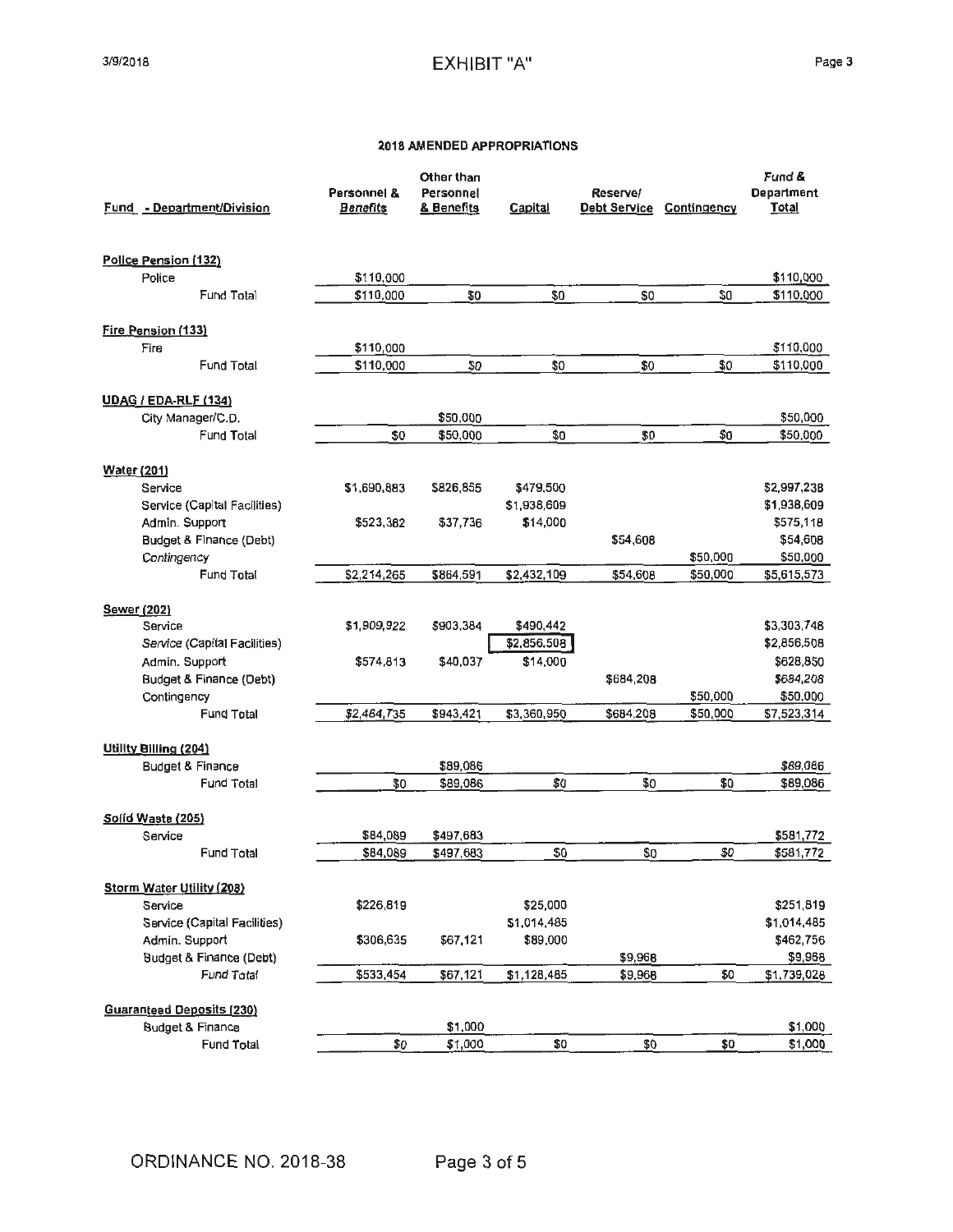| <b>Fund - Department/Division</b>                                                                     | Personnel &<br><u>Benefits</u> | Other than<br>Personnel<br>& Benefits | Capital      | Reserve/<br>Debt Service | Contingency | Fund &<br><b>Department</b><br>Total |
|-------------------------------------------------------------------------------------------------------|--------------------------------|---------------------------------------|--------------|--------------------------|-------------|--------------------------------------|
|                                                                                                       |                                |                                       |              |                          |             |                                      |
| Capital Projects (301)                                                                                |                                |                                       |              |                          |             |                                      |
| Safety                                                                                                |                                |                                       | \$74,900     |                          |             | \$74,900                             |
| Service                                                                                               |                                |                                       | \$434,568    |                          |             | \$434,568                            |
| Service (Capital Facilities)                                                                          |                                |                                       | \$9,894,506  |                          |             | \$9,894,506                          |
| Health                                                                                                |                                |                                       | \$0          |                          |             | \$0                                  |
| Budget & Finance (Debt)                                                                               |                                |                                       |              | \$806,258                |             | \$806,258                            |
| Contingency                                                                                           |                                |                                       |              |                          | \$25,000    | \$25,000                             |
| <b>Fund Total</b>                                                                                     | \$0                            | \$0                                   | \$10,403,974 | \$806,258                | \$25,000    | \$11,235,232                         |
| <b>Municipal Public Improvement Tax</b><br>Increment Equivalent (302)<br>Service (Capital Facilities) |                                |                                       |              |                          |             |                                      |
| Budget & Finance (Debt)                                                                               |                                |                                       |              |                          |             | \$0                                  |
| <b>Fund Total</b>                                                                                     | \$0                            | \$0                                   | \$0          | \$1,517,151              |             | \$1,517,151                          |
|                                                                                                       |                                |                                       |              | \$1,517,151              | \$0         | \$1,517,151                          |
| Police Facility (303)                                                                                 |                                |                                       |              |                          |             |                                      |
| Safety (Capital Facilities)                                                                           |                                |                                       | \$975,494    |                          |             | \$975,494                            |
| Budget & Finance (Debt)                                                                               |                                |                                       |              | \$4,189,098              |             | \$4,189,098                          |
| <b>Fund Total</b>                                                                                     | \$0                            | \$0                                   | \$975,494    | \$4,189,098              | \$0         | \$5,164,592                          |
|                                                                                                       |                                |                                       |              |                          |             |                                      |
| Debt Service (402)                                                                                    |                                |                                       |              |                          |             |                                      |
| Budget & Finance (Debt)                                                                               |                                |                                       |              | \$297,694                |             | \$297,694                            |
| Fund Total                                                                                            | \$0                            | \$0                                   | \$0          | \$297,694                | \$0         | \$297,694                            |
| Internal Service (807)                                                                                |                                |                                       |              |                          |             |                                      |
| Health Insurance                                                                                      |                                | \$3,260,000                           |              |                          |             | \$3,260,000                          |
| <b>Fund Total</b>                                                                                     | \$0                            | \$3,260,000                           | \$0          | \$0                      | \$0         | \$3,260,000                          |
|                                                                                                       |                                |                                       |              |                          |             |                                      |
| <b>Total Appropriations</b>                                                                           | \$22,694,704                   | \$11,763,193                          | \$20,233,012 | \$7,584,525              | \$250,000   | \$62,525,434                         |
|                                                                                                       |                                |                                       |              |                          |             |                                      |
| Original Appropriations                                                                               |                                | \$22,277,704 \$11,709,693             | \$12,520,619 | \$7,584,525              | \$250,000   | \$54,342,541                         |
| Amendment#1                                                                                           | \$417,000                      | \$3,500                               | \$7,709,393  |                          |             | \$8,129,893                          |
| Amendment#2                                                                                           |                                | \$50,000                              | \$3,000      |                          |             | \$53,000                             |
| Amendment #3                                                                                          |                                |                                       |              |                          |             | \$0                                  |
| Amendment #4                                                                                          |                                |                                       |              |                          |             | \$0                                  |
| Amendment #5                                                                                          |                                |                                       |              |                          |             | \$0                                  |
| Amendment #6                                                                                          |                                |                                       |              |                          |             | \$0                                  |
| Amendment #7                                                                                          |                                |                                       |              |                          |             | \$0                                  |
| Amendment #8                                                                                          |                                |                                       |              |                          |             | \$0                                  |
|                                                                                                       |                                | \$22,694,704 \$11,763,193             | \$20,233,012 | \$7,584,525              | \$250,000   | \$62,525,434                         |